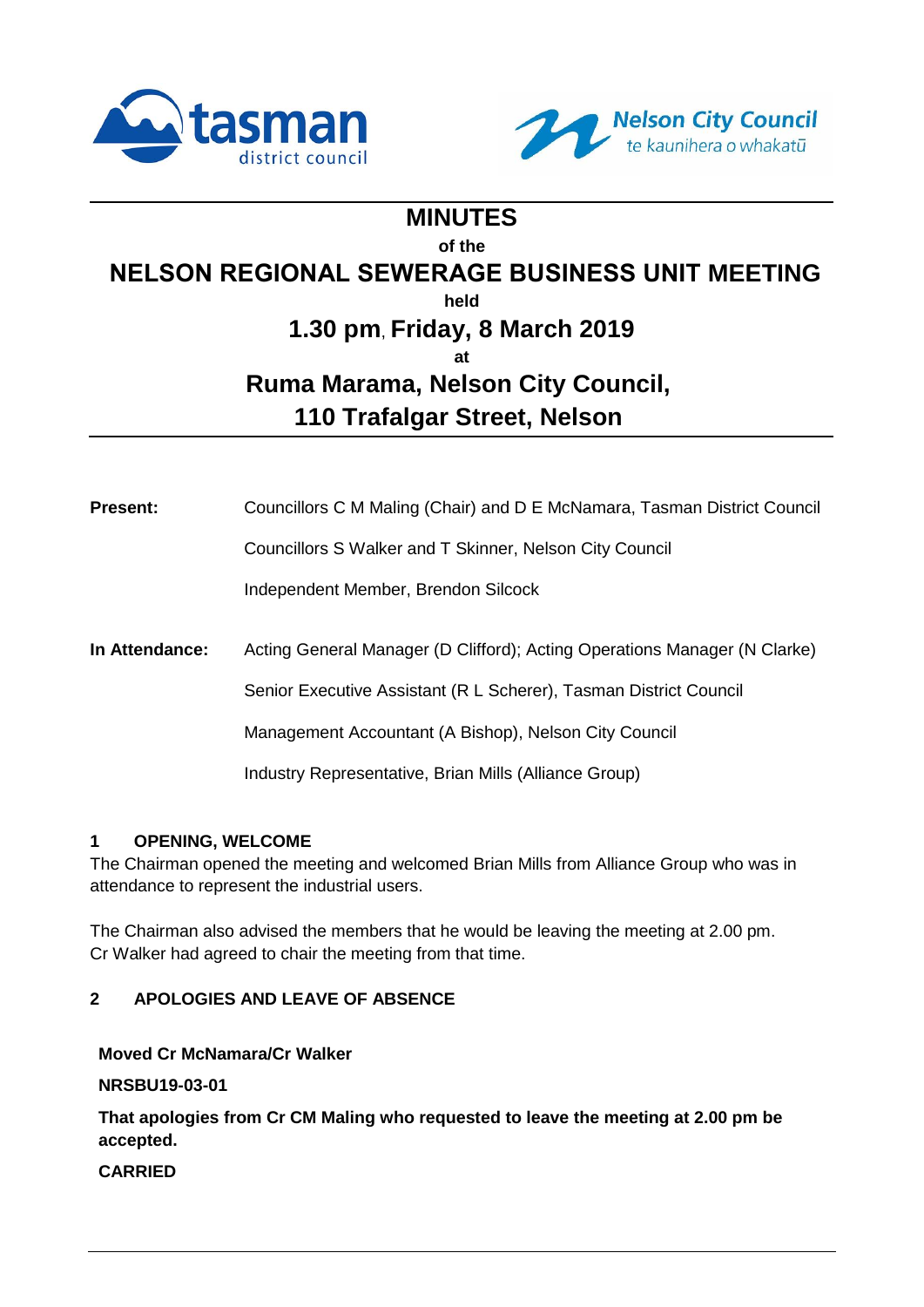Apologies were also received from independent member, Philip Wilson and Tasman District Council representative and Acting Engineering Services Manager, Dwayne Fletcher.

## **3 PUBLIC FORUM**

## **4 LATE ITEMS**

#### **Moved Cr McNamara/Cr Walker**

## **NRSBU19-03-02**

**That the late item, A1 NRSBU Memorandum of Understanding – Changes to Audit Requirements be considered at today's meeting.**

**CARRIED**

#### **4 DECLARATIONS OF INTEREST**  Nil

## **5 CONFIRMATION OF MINUTES**

**Moved Cr Walker/Mr Silcock**

#### **NRSBU19-03-03**

**That the minutes of the Nelson Regional Sewerage Business Unit meeting held on Friday, 7 December 2018, be confirmed as a true and correct record of the meeting.**

#### **CARRIED**

#### **6 PRESENTATIONS**

Nil

#### **7 REPORTS**

#### **7.1 Acting General Manager's Update Report**

Acting General Manager, Mr Don Clifford spoke to the report contained in the agenda which was taken as read. Mr Clifford noted that the reference to the "annual plan" in the original resolution should read "business plan".

Mr Clifford reported that there had been no health and safety issues during the period. He noted that the management team had been working with the contractor to prepare robust health and safety plans.

Mr Clifford spoke about the recent accidental death of a toddler who drowned in a wastewater pond in Gore. While he acknowledged that the NRSBU's Bell Island location is unique in that the plant is sited well away from residential housing, management are aware of the security risk and will be recommending some fencing and gate work that can be done to ensure the site is safe.

In response to a question, Mr Clarke noted that salt water cannot be used for the screening process because of the amount of nitrates present in salt water. Mr Clarke said that staff had been using recycled water to clean the screens during the Tasman District drought but would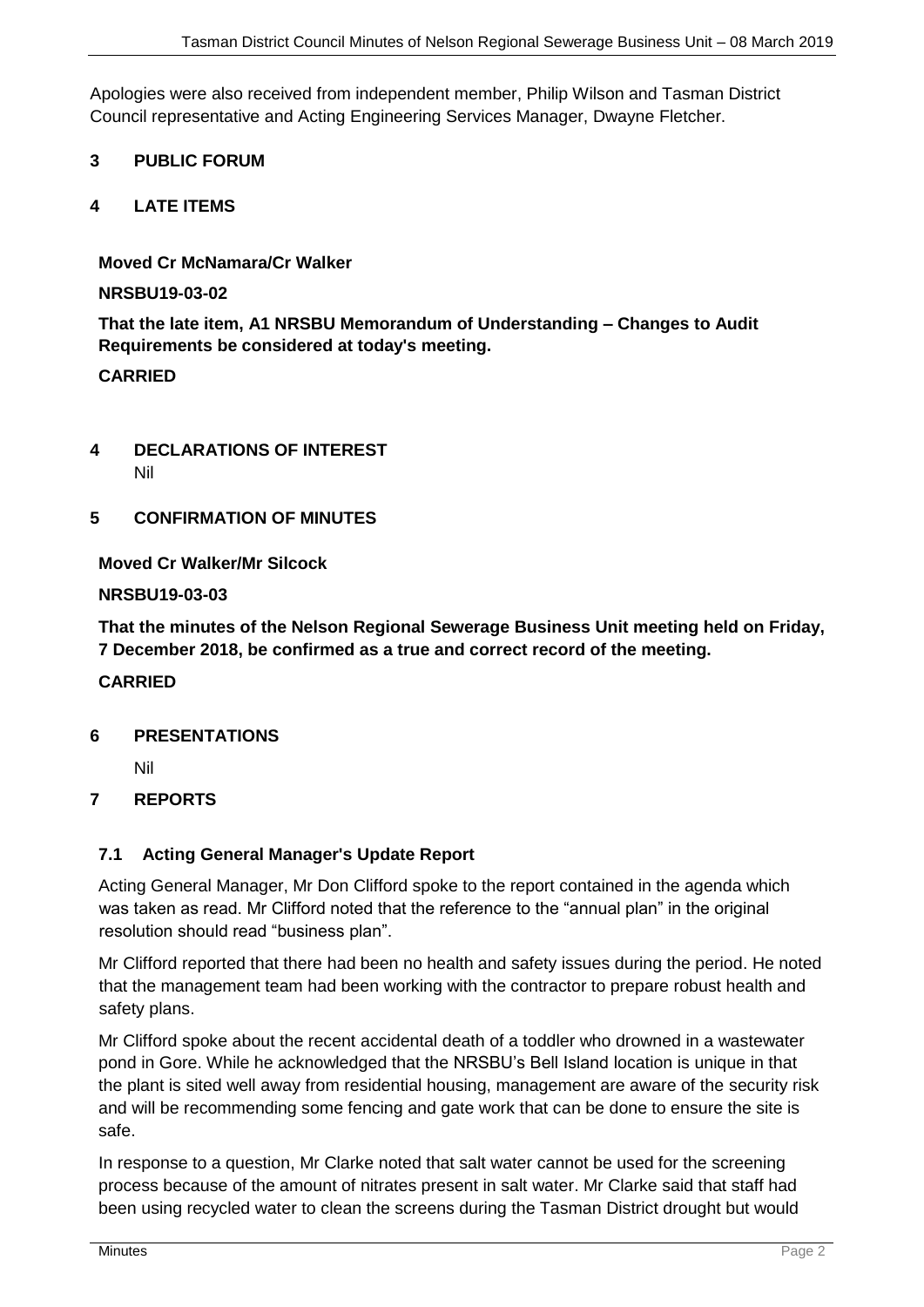revert to potable water when the drought was over. Mr Clarke said that staff are also considering other options for cleaning the screens.

In response to a question, Mr Clarke said that staff had been unable to pinpoint the exact problem with the flow meter at Songer Street. He noted that flow meters are being replaced where necessary.

In response to a question regarding the desludging process, Mr Clarke noted that this work had halted while staff applied for a resource consent. Mr Clarke said that staff are also looking at ways to get the sludge off the surface so there was less odour from the ponds.

In response to a question about the Argentine ants infestation on site, Mr Clarke noted that the ants were mostly contained in the south eastern corner of Bell Island. He said that any ant poisoning programme needed to consider the bird nesting area, especially the godwit nesting site. Mr Clarke agreed to report to the next meeting on the costs of continuing to contain the Argentine ants to one part of the island.

Mr Clifford said that odour management is still an important issue for the management team. He noted that while customers had been reporting odours through the Tasman District Council's customer services database, the customers were not necessarily laying a complaint. Senior Executive Assistant, Robyn Scherer was asked to contact the Tasman District Council's Customer Services Manager to ensure there was more clarity in customer services requests regarding reported odours at Best Island.

In response to a question, Mr Clarke said that staff are trialling a mulcher to apply biosolids within the forested area.

# *Cr Maling left the meeting at 2pm.*

# *Cr Walker assumed the chair.*

The meeting discussed the current maintenance contract. Mr Clarke agreed that the contractor is not performing as well as they should and there is some risk associated with their work practices. Mr Clifford said that management staff are working with the contractor to ensure they understand their obligations and that the Operations and Maintenance Manual is kept current and includes all of the required maintenance processes and procedures.

It was agreed that the biosolids operation provides a positive story for ratepayers. Mrs Scherer was asked to liaise with Tasman District Council's Community Relations Manager and Mr Clarke so that this "good news" story can be published in the Tasman District Council's Newsline publication.

Mr Clifford noted that the NRSBU had been approached by Tasman District Council requesting they pump some of their wastewater into the regional pipeline owned by the business unit. Staff are working with a consultant to look at options before responding to Tasman District Council.

Mr Clifford advised the committee that the trade waste application from Turners & Growers remains outstanding and staff will report back to the next committee meeting with a recommendation on how this issue can be managed.

The committee discussed the NRSBU workshop which had to be cancelled as a result of the recent Pigeon Valley fire emergency. The Chairman asked Mrs Scherer to work with Nelson City Council staff on an appropriate date for a one-day workshop as soon as possible.

Mr Clarke spoke about a trial which is investigating options to get the treated wastewater to a certain quality for re-use. He noted that the current drought in Tasman District has prompted this